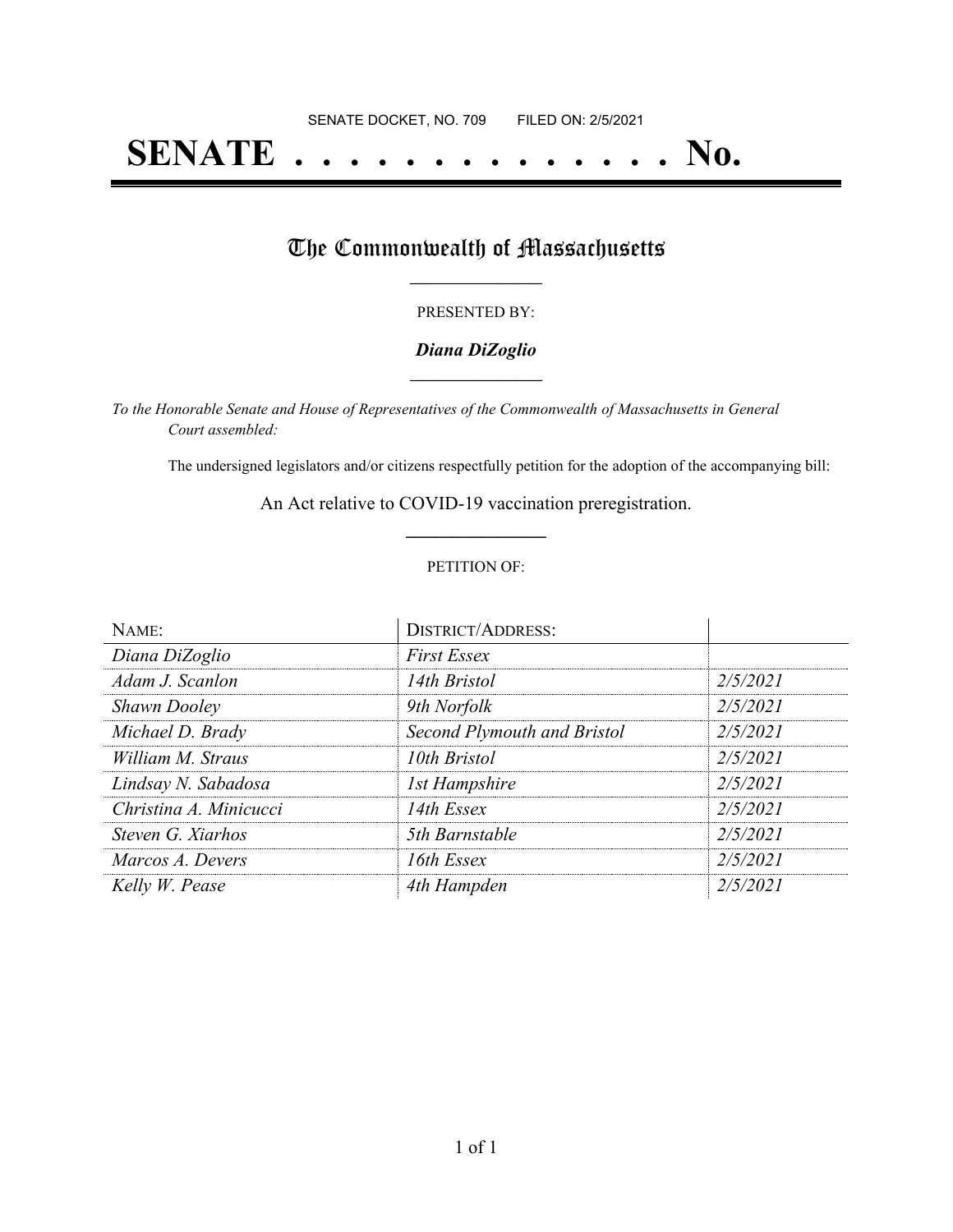## **SENATE . . . . . . . . . . . . . . No.**

[Pin Slip]

### The Commonwealth of Massachusetts

**In the One Hundred and Ninety-Second General Court (2021-2022) \_\_\_\_\_\_\_\_\_\_\_\_\_\_\_**

**\_\_\_\_\_\_\_\_\_\_\_\_\_\_\_**

An Act relative to COVID-19 vaccination preregistration.

*Whereas,* The deferred operation of this act would tend to defeat its purpose, which is to provide all Massachusetts residents with the option of preregistering for COVID-19 vaccination, therefore it is hereby declared to be an emergency law, necessary for the immediate preservation of the public health and convenience.

Be it enacted by the Senate and House of Representatives in General Court assembled, and by the authority *of the same, as follows:*

|    | Notwithstanding any general or special law to the contrary, the department of public                |
|----|-----------------------------------------------------------------------------------------------------|
| 2  | health shall immediately establish a centralized system to provide all Massachusetts residents      |
| 3  | with the option of preregistering for COVID-19 vaccination irrespective of phase or group of        |
| 4  | eligibility under the Massachusetts COVID-19 vaccine distribution plan. Registrants shall be        |
| 5  | required to provide current contact information and sufficient information to determine             |
| 6  | qualification for a particular phase and group of eligibility for COVID-19 vaccination, including,  |
| 7  | but not limited to, age, occupation, and underlying medical conditions that have been determined    |
| 8  | to cause individuals to be at an increased risk of severe illness from COVID-19 as specified by     |
| 9  | the Centers for Disease Control. Registrants shall be placed in separate queues based on phase      |
| 10 | and group of eligibility in order of registration. Registrants shall be given the option to request |
| 11 | and prioritize a reasonable number of preferred available vaccination sites.                        |